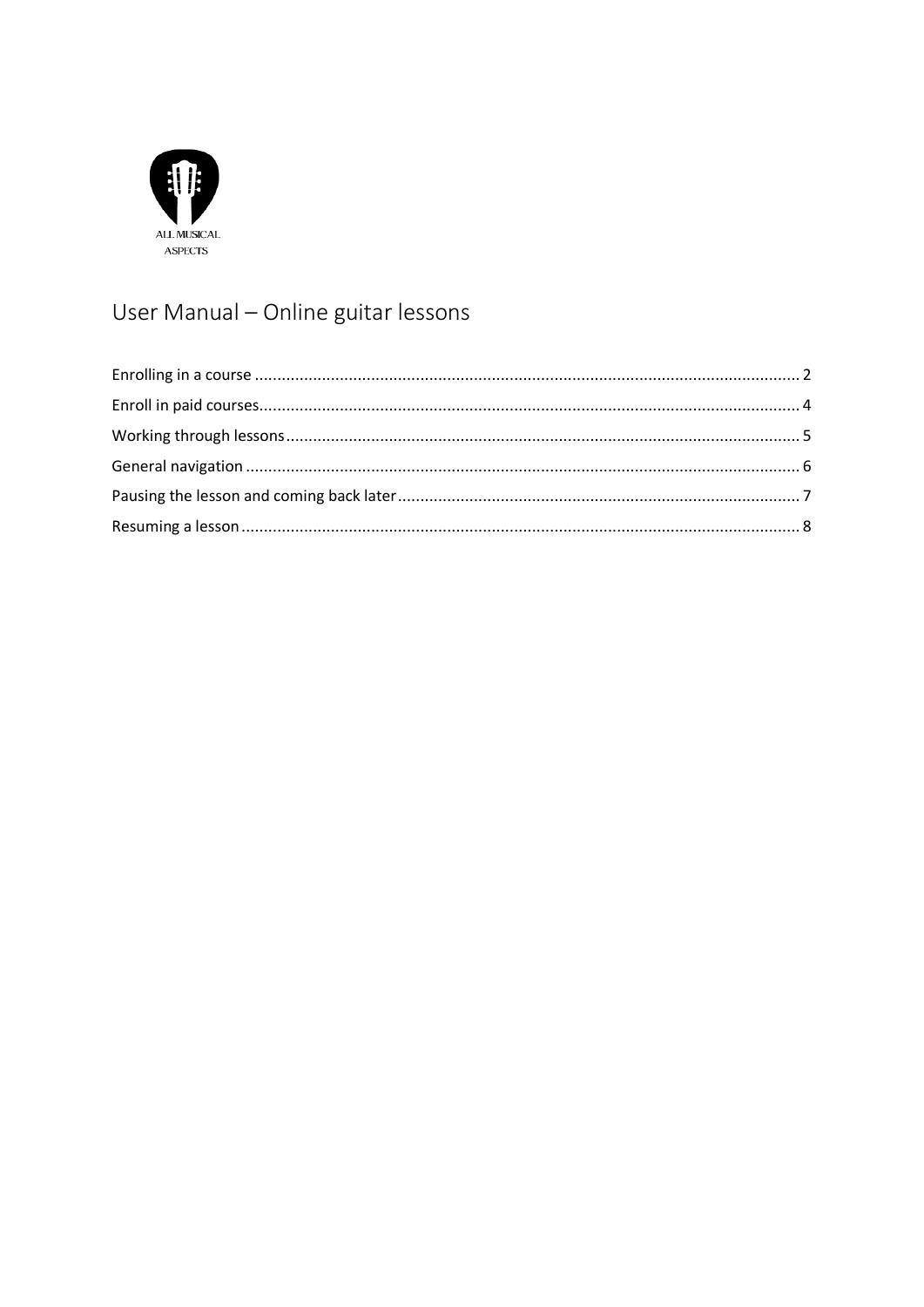#### <span id="page-1-0"></span>**Enrolling in a free course**

1. Go to Online lessons - [All Musical Aspects](https://allmusicalaspects.com/online-lessons/) and click on the course you wish to enrol in



- 2. After clicking on the course you can browse through the description of the course and also what activities are covered in each lesson.
- 3. To enroll in a free course click the green 'Enroll Course' button on the right hand side



4. A pop up box will appear, if you are a new user select the 'Register' tab and register your details. If you are an existing user just log in with your details.

| <b>USERNAME</b> | E-MAIL                                                        |                 |
|-----------------|---------------------------------------------------------------|-----------------|
| John            | john@johnsmith.com                                            |                 |
| <b>PASSWORD</b> | PASSWORD AGAIN                                                |                 |
|                 |                                                               | ⊚               |
| ✓               | I agree with storage and handling of my data by this website. | <b>REGISTER</b> |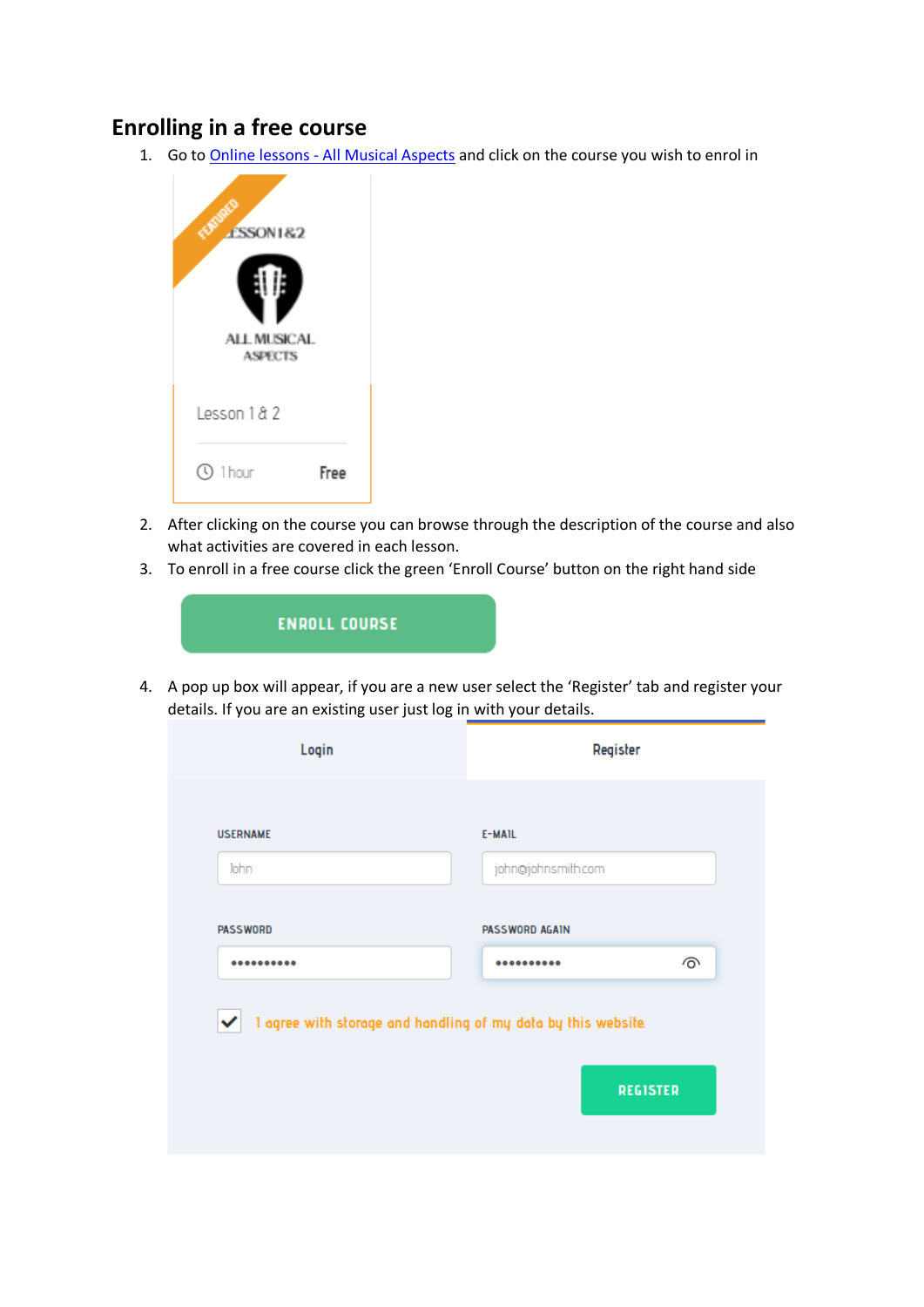- 5. Once you hit 'Register' you will be logged in and you will be directed back to the course page. You will receive an email confirmation confirming your registration.
- 6. Now you can select 'Start Course' button on the right

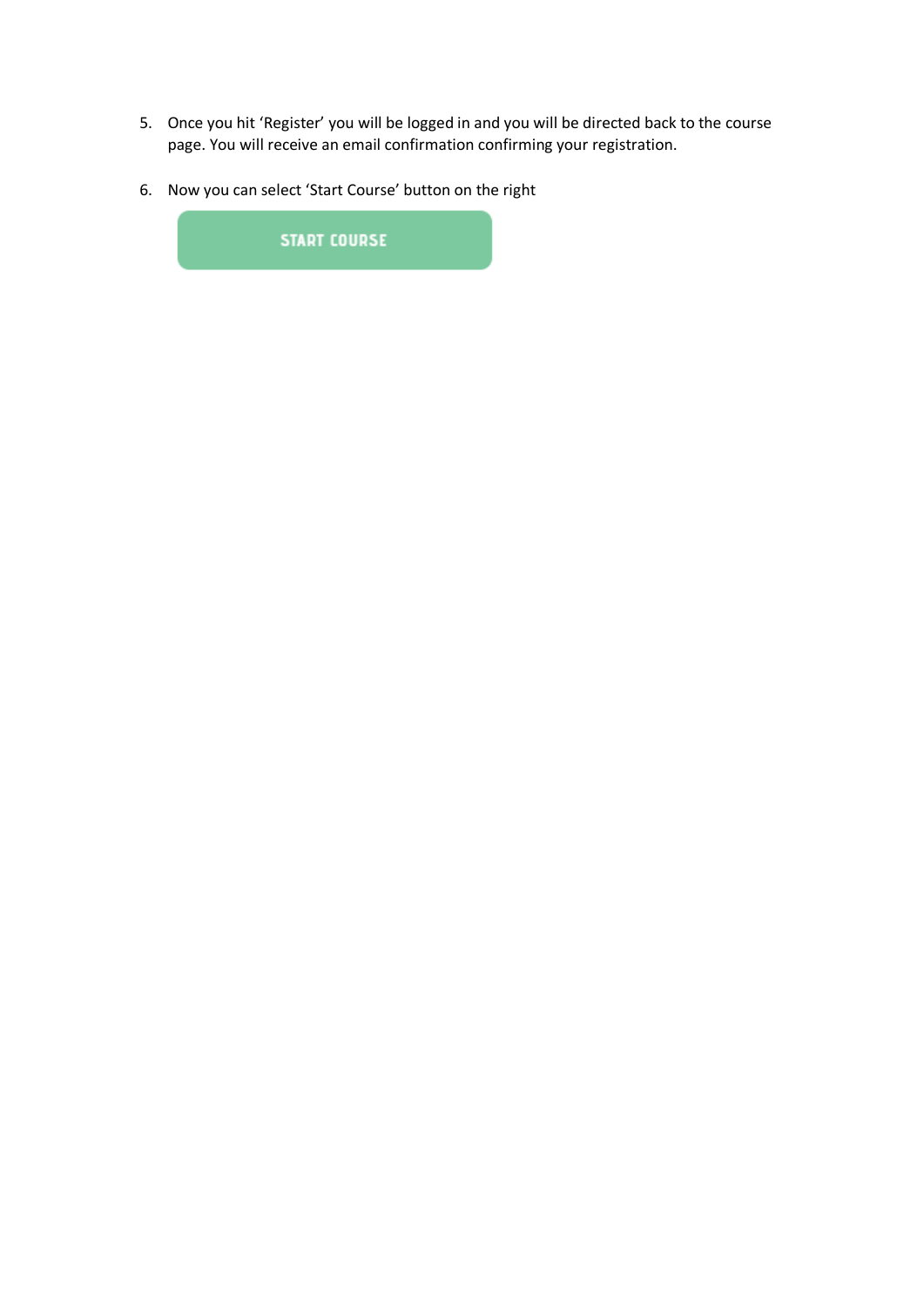#### <span id="page-3-0"></span>**Enroll in paid courses**

1. Go to Online lessons - [All Musical Aspects](https://allmusicalaspects.com/online-lessons/) and click on the course you wish to enrol in



2. Select 'Get Course'. You will be directed to login or register a user account. Once you complete the registration or login you will have to select the 'Get Course' again.



3. This will take you the 'Checkout' page. Ensure you have selected the right course and click the check box next to 'Stripe'. Enter your credit card details and click purchase. You will be directed back the lesson page to start your lesson.

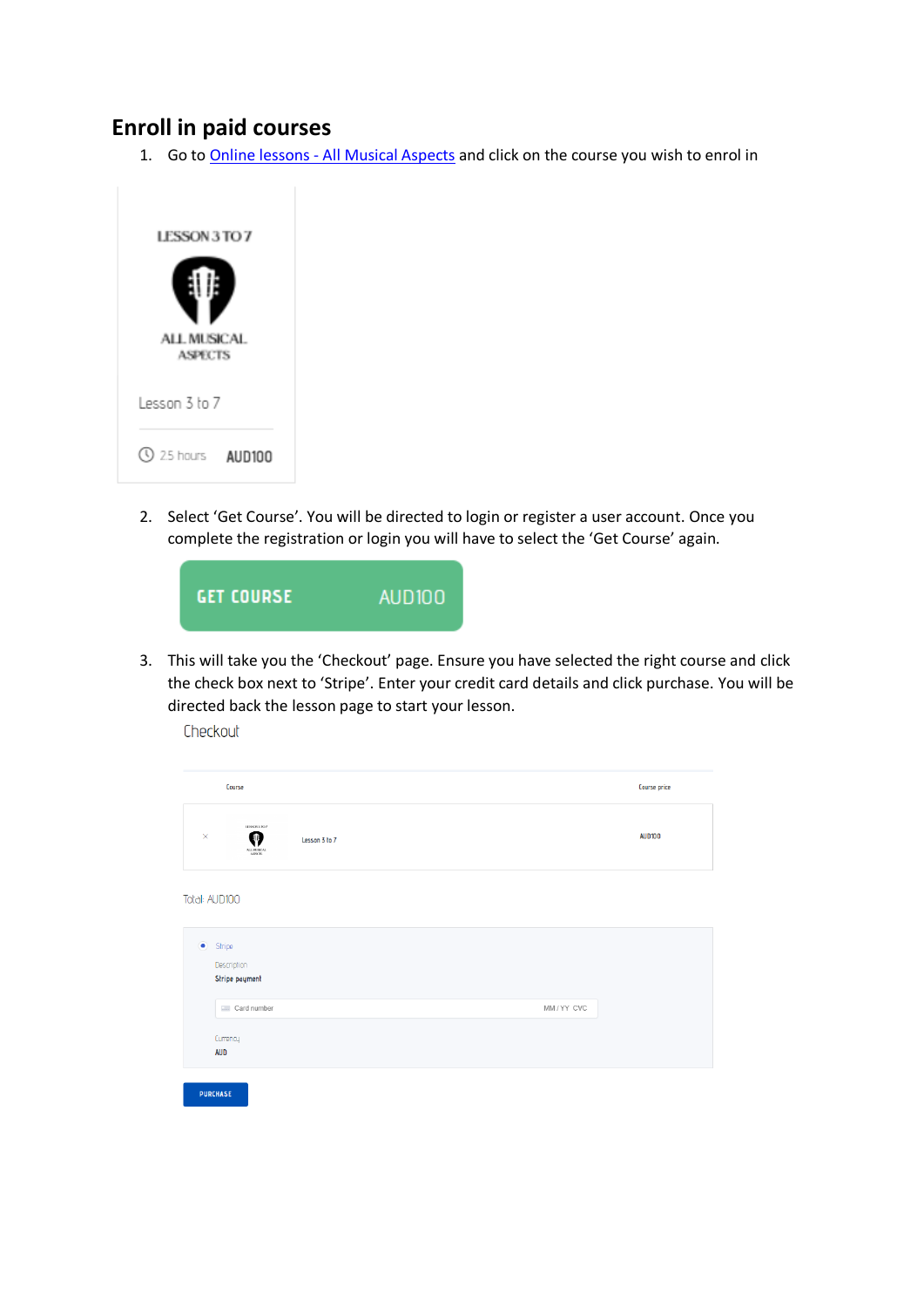#### <span id="page-4-0"></span>**Working through lessons**

1. Each lesson is structured the same and the layout looks like the following



- 2. Each lesson is made up of a series of activities. Each activity usually has a video and some times you will see a corresponding worksheet.
- 3. Watch the video by clicking the play button
- 4. If there are any worksheets they will be listed below the video and it is recommended that you download and print the worksheets.
- 5. Once you have completed the activity, mark the complete button at the bottom.



6. To move to the next activity click the arrow at the bottom right of the page

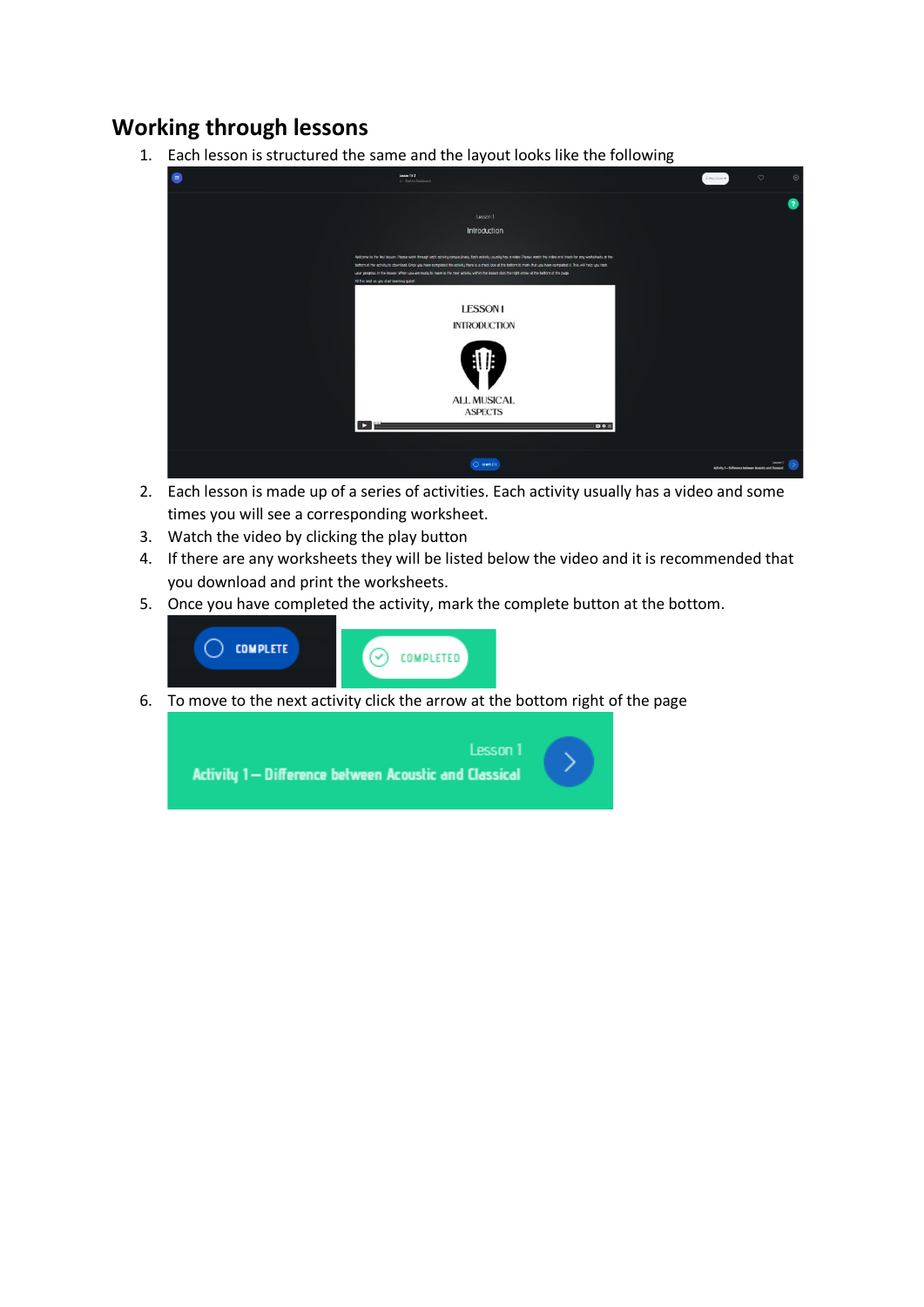# <span id="page-5-0"></span>**General navigation**

1. The following icon at the top of the page provides a navigation menu for all the activities within the lesson. It will also show your progress.

| ⋿                                                                     |    |
|-----------------------------------------------------------------------|----|
| Course sections                                                       |    |
| $\blacktriangleright$ Section 1<br>Lesson 1                           |    |
| $\odot$ 1 Introduction                                                |    |
| Activity 1- Difference between<br>$\odot$ 2<br>Acoustic and Classical |    |
| 3 Activity 2 - Guitar diagram                                         |    |
| 1 4 Activity 3 - Guitar Strings                                       |    |
| 5 Activity 4 - Finger Numbers                                         | Œ  |
| 6 6 Activity 5 - Rhythm Names                                         | Œ  |
| 1 7 Activity 6 - 7 Nation Army                                        | l. |
| 8 Activity 7 - Homework                                               |    |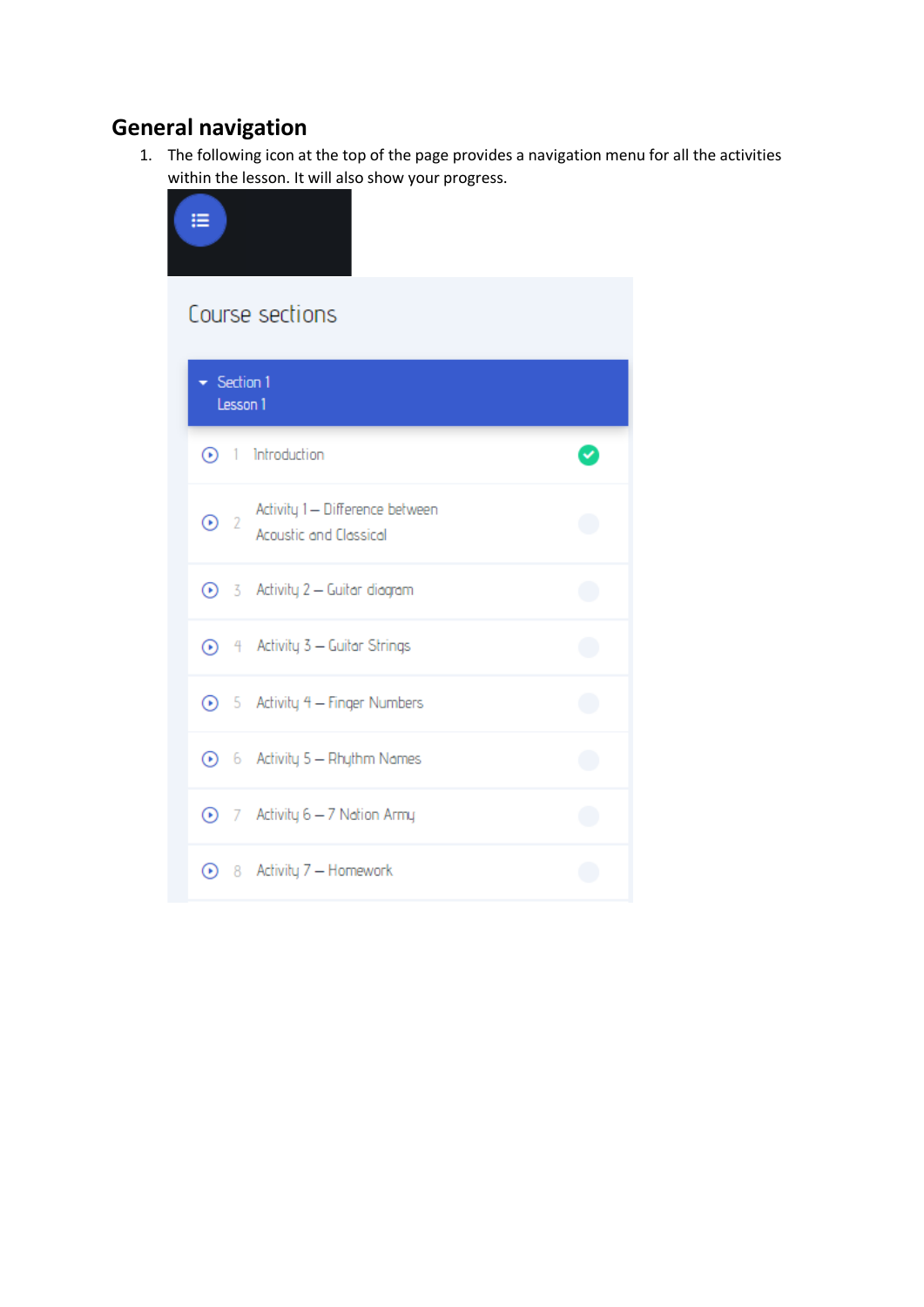## <span id="page-6-0"></span>**Pausing the lesson and coming back later**

- 1. You can pause halfway through the lesson and comeback later. This is not recommended as each lesson is only designed to take 30 minutes.
- 2. If you need to pause select 'Back to Dashboard' at the top of the page



3. This will take you back to your user account page User Account - [All Musical Aspects](https://allmusicalaspects.com/user-account/)